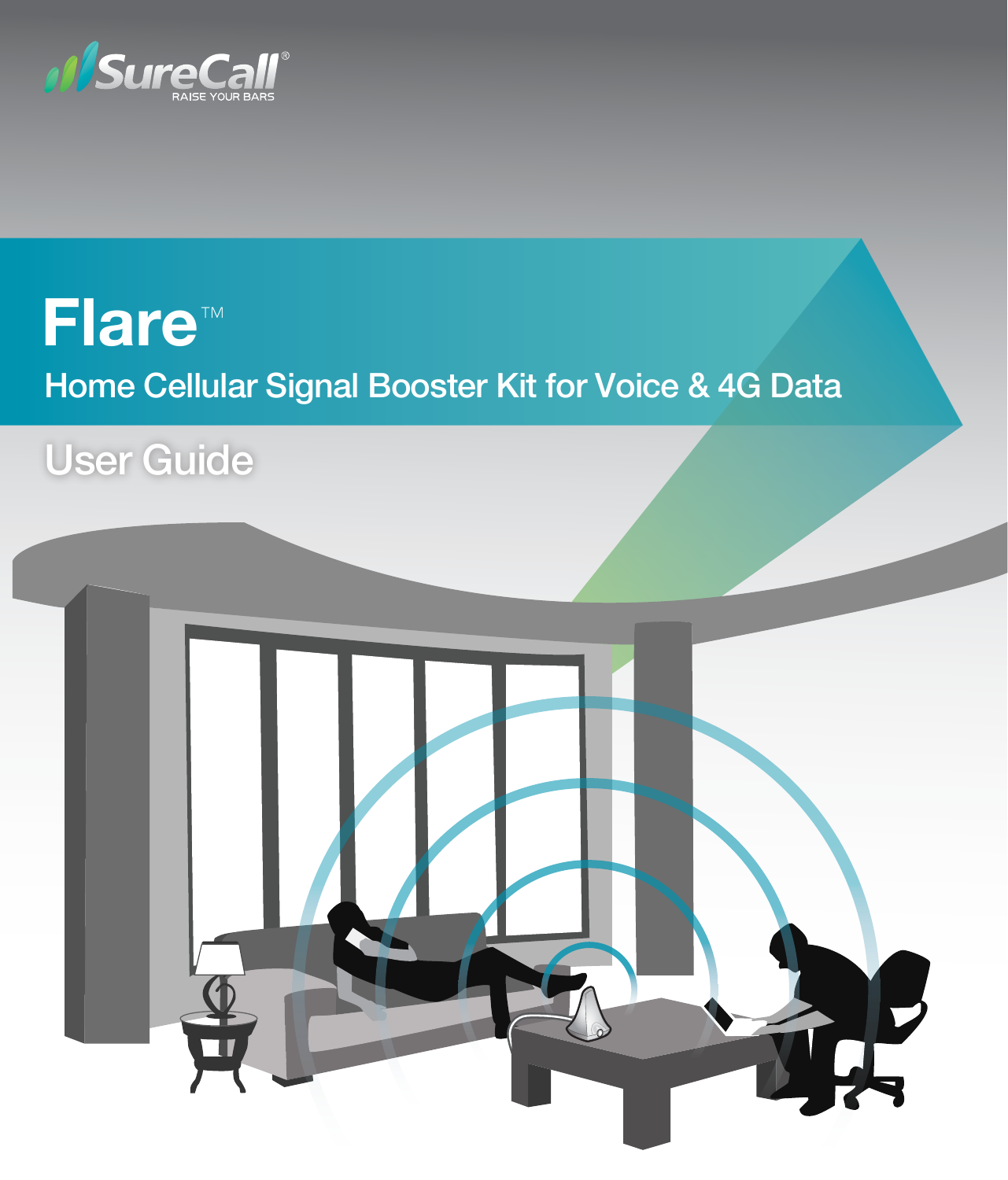## **Introduction**

**Service** 

Thank you for purchasing SureCall's Flare cellular signal booster kit. SureCall's Flare was specifically designed to eliminate frustrations over dropped calls and limited range by amplifying incoming and outgoing cellular signals in homes and offices.

Flare is a cellular booster that enhances voice and 4G data signal.

If you have any questions during setup, please reach out to our US-based experienced support technicians:

**Call:** 1-888-365-6283

**Email:** support@surecall.com

Or, **chat:** www.surecall.com, 7:00 am – 5:00 pm PST, Monday – Friday

 $\bigcirc$  $\begin{array}{c} \n\boxed{\triangleright} \n\end{array}$ 

Watch installation, optimization and troubleshooting techniques on our SureCall YouTube channel

@SureCall Stay up to date with all things **SureCall** 

f

| TABLE OF CONTENTS |  |  |  |  |
|-------------------|--|--|--|--|
|                   |  |  |  |  |
|                   |  |  |  |  |
|                   |  |  |  |  |
|                   |  |  |  |  |
|                   |  |  |  |  |
|                   |  |  |  |  |
|                   |  |  |  |  |
|                   |  |  |  |  |
|                   |  |  |  |  |
|                   |  |  |  |  |
|                   |  |  |  |  |
|                   |  |  |  |  |
|                   |  |  |  |  |
|                   |  |  |  |  |
|                   |  |  |  |  |
|                   |  |  |  |  |
|                   |  |  |  |  |
|                   |  |  |  |  |
|                   |  |  |  |  |
|                   |  |  |  |  |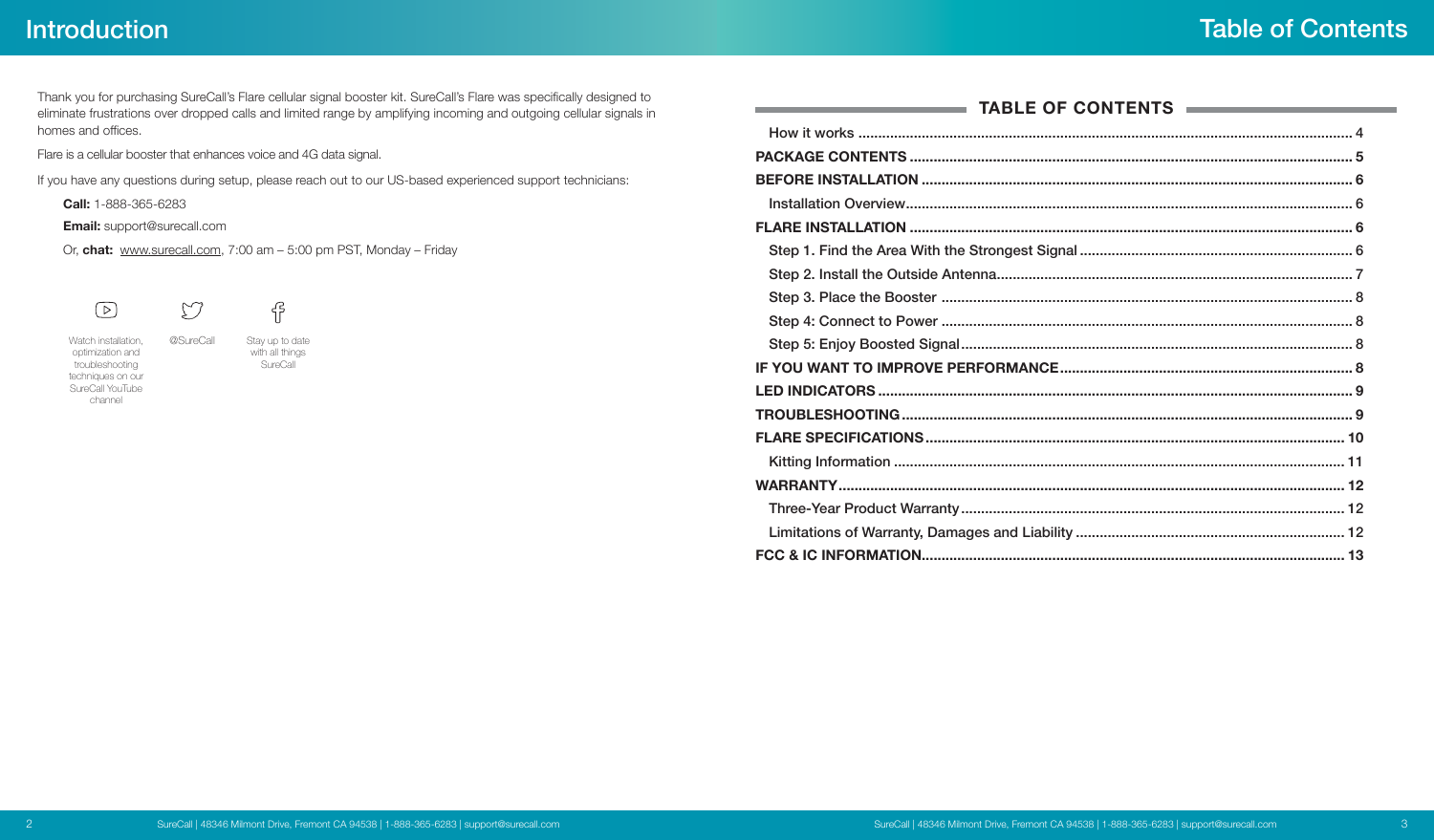## <span id="page-2-0"></span>How It Works

SureCall's Flare is an all-carrier signal booster that enhances cellular voice and 4G data signals to areas that are prone to weak cellular coverage.

#### **How it works**

- 1. An outside antenna collects signal from the cell tower.
- 2. The outside antenna sends the signal to the booster through coax cable.
- 3. The booster amplifies the cell signal and rebroadcasts the signal indoors to all mobile devices within range.
- 4. The booster amplifies outgoing cell signal back to the tower.



*How SureCall Flare Booster Works*

#### **PACKAGE CONTENTS**

- 1. Unpack all package contents. For missing or damaged items, contact your reseller.
- 2. Turn over the signal booster and record the model and serial number for reference:

Serial #: \_\_\_\_\_\_\_\_\_\_\_\_\_\_\_\_\_\_\_\_\_\_\_\_\_\_\_\_\_\_\_\_\_\_\_\_\_\_\_\_\_\_\_\_\_\_\_\_\_\_\_\_\_\_\_\_\_\_\_\_\_\_\_\_

Purchase Date:

- 3. Keep the carton and packing material to store the product in case you need to return. Your Flare signal booster package includes the following items:
	- SureCall Flare signal booster
	- Outside Omni Antenna
	- Power Supply
	- Cable for connecting the outside antenna to the signal booster



*Outside Omni Antenna*





*Power Supply*



*Indoor Cable (50 ft.)*



*Warning*: Unauthorized antennas, cables, and/or coupling devices are prohibited by FCC new rules. Please contact FCC for details: 1-888-CALL-FCC. Changes or modifications not expressly approved by SureCall could void the user's authority to operate the equipment.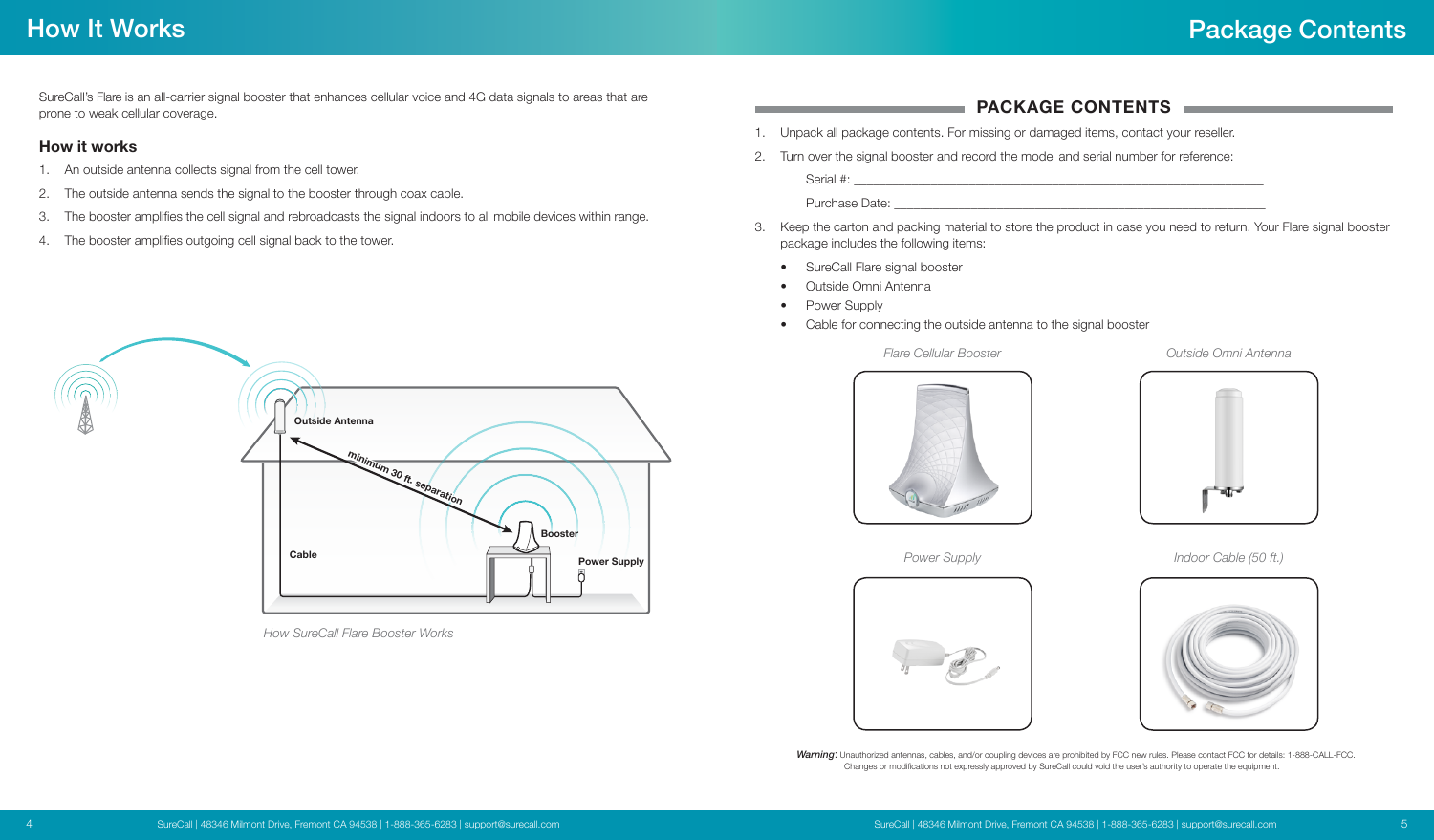#### **BEFORE INSTALLATION**

- <span id="page-3-0"></span>1. Prior to securing the location of any booster parts, a "soft install" is recommended as adjustments may be needed to optimize performance.
- 2. Your planned location for the booster (central to where signal is needed) should be near an existing electrical outlet.
- 3. Ensure adequate separation between the planned locations of the booster and outside antenna (at least 30 ft.).
- 4. Ensure sufficient cable length between the outside antenna location and booster location. The length of the provided cable is 50 ft.

#### **Installation Overview**

Step 1. Find the outside area with the strongest signal.

Step 2. Install the outside antenna in the area identified in Step 1.

Step 3. Place the Flare on a table or desktop, center of the area where signal is needed.

Step 4. Connect the booster to an AC power source.

### **FLARE INSTALLATION**

#### **Step 1. Find the Area With the Strongest Signal**

#### Finding Your Strongest Cellular Signal

To send and receive cell phone calls you need to have an adequate cellular signal. This usually means having to be somewhat close to a cell phone tower. Your cellular signal is measured in decibels (dB), which represents the power of the signal. Signal readings appear as a negative number, for example -85dB. The stronger your signal is the closer it gets to zero. As the illustration below shows a -50 dB signal reading is very strong while a signal reading of -100 dB and above is very weak.

#### How to Determine Your dB Signal Reading

- Using an iPhone: Dial \*3001#12345#\*, a Field Test screen will appear press down on the home button for a few seconds so your dB reading will appear in the upper left hand corner.
- Using an Android: Download the "Network Signal Info" within the Google Play store. Once installed, you will be able to view your dB
- **-100 dB -60 dB -90 dB -80 dB** strength. Signal Strength **-70 dB -50 dB** • Internet: Go to: **Excellent Poor Good**[www.speedtest.net](http://www.speedtest.net) to www.communication.com test your 3G and 4G data rates.

#### **Step 2. Install the Outside Antenna**

Before antenna placement, note the following:

Do not collocate antennas or operate the outdoor antenna with any other antenna or signal booster. For best performance, be sure to place the outdoor antenna at least 30 feet from the booster and as high as possible.

If installing a Yagi, or directional antenna, mount horizontally and position facing the direction of your carrier's nearest cellular towers identified in step 1.

The provided antenna is omni-directional, which receives and sends signals in a 360º radius.

- 1. After identifying the area of strongest signal, choose the surface where you will mount the outside antenna. The omni antenna should be mounted in an upright position (See ["Outside Antenna Install Illustration" on page](#page-3-1)  [7](#page-3-1)) and may be mounted directly to a surface or to a J-mount (not included), if needed.
- 2. Unscrew antenna from L-mounting bracket on antenna base with hands, or wrench, if needed.
- 3. Using vertical plate of bracket, mark position of desired placement with pencil or marker.
- 4. Unscrew nut on end of stucco screw and remove it along with lock washer and regular washer.
- 5. Place vertical plate into desired location and tap the screws head first, along with anchor, into stucco 1⁄2" to 5/8" deep into place.
- 6. In this order, place washer, lock washer and nut on each screw and tighten until secure. When tightening screw, anchor will expand to secure plate. Screw antenna securely back onto horizontal plate.
- 7. Connect antenna to one end of the provided RG6 cable and hand tighten the connection. Run the cable along route to planned location of your booster.



<span id="page-3-1"></span>*Outside Antenna Install Illustration* Ensure adequate separation between the planned locations of the booster and outside antenna (at least 30 ft.).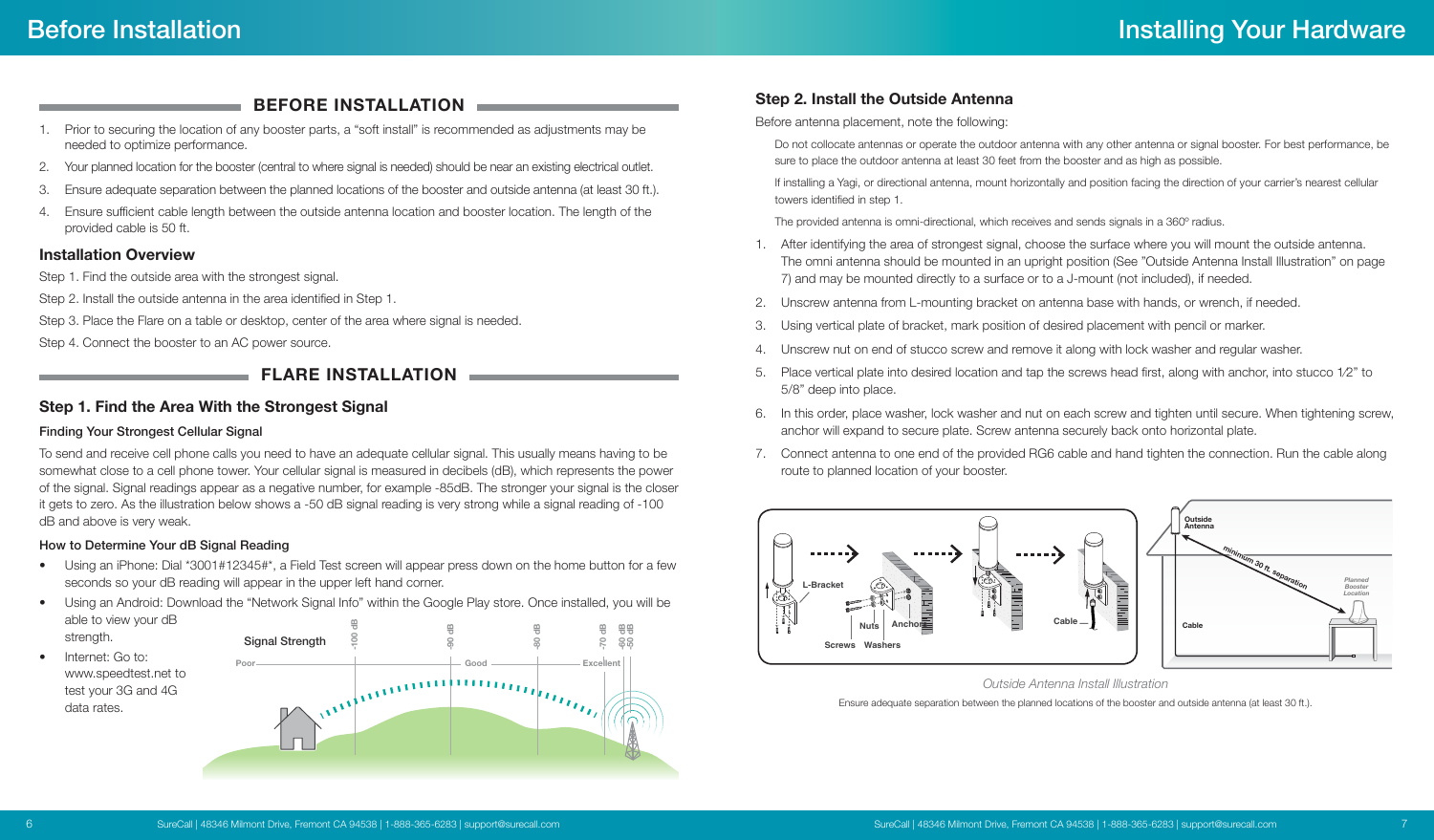#### <span id="page-4-0"></span>**Step 3. Place the Booster**

Place the booster in a central location where signal is needed and at least 30 ft. from the outdoor antenna location. When placing the booster, note that further separation between the booster and outside antenna will increase booster performance. Connect the open end of the RG6 cable from the outside antenna to the booster and handtighten.

Please note that the performance and range of your booster depends on three factors:

- 1. Signal strength at the location of the outside antenna.
- 2. Interior building materials between the booster and your mobile device.
- 3. Distance between the outside antenna and booster (while at least 30 ft. separation is recommended, further separation will increase performance).
- Note: Fixed stations operating in the 1710-1755 MHz bands are limited to a maximum antenna height of 10 meters above ground. This booster should not be used near open fire or flame. Storage and transportation: Store and place in non-extreme room-temperature and dry environment.

## **Step 4: Connect to Power**

Once the booster and outside antenna are connected and in place, connect the power cord to the signal booster and plug into a power outlet.

Note: This booster is rated for 5-15V input voltage. DO NOT use the booster with a higher voltage power supply. This can damage the booster, cause personal injury, and void your warranty.

#### **Step 5: Enjoy Boosted Signal**

Place a call in the room where the booster is located to confirm that your phone is receiving a boosted signal. Remember: Bars are not always a reliable measure of

signal. The best way to confirm signal coverage is the ability to place and hold a call.

## **IF YOU WANT TO IMPROVE PERFORMANCE**

- Identify a location outside that receives a stronger signal and move the outside antenna to that location (higher is usually better.
- Increase the distance between the booster and outside antenna.
- If using an omni outside antenna, change to a directional yagi antenna that can be aimed toward your closest tower.

Please Note: Changes or modifications not expressly approved by SureCall could void user's authority to operate the equipment.



*Placing Booster and connecting cable*



*Connecting the Power Supply*

#### **LED INDICATORS**

| LED<br>Position | LED<br>Color | <b>LED</b><br>Condition | Indication                                                                                                                                                                                            |
|-----------------|--------------|-------------------------|-------------------------------------------------------------------------------------------------------------------------------------------------------------------------------------------------------|
| Left            | Yellow       | Flashing                | Automatic Gain Control (AGC) is self-adjusting. This is part of normal operation.                                                                                                                     |
| Left            | Red          | Flashing                | The booster is receiving too strong of a signal which could cause the booster to automatically turn off.<br>When this happens: Relocate the outside antenna to a location where the signal is weaker. |
| Right           | Red          | Flashing                | Self-oscillation has been prevented.<br>If this happens: Increase the separation between outside antenna and the booster.                                                                             |



## **TROUBLESHOOTING**

If you have any questions during setup, please reach out to our US-based experienced support technicians:

**Call:** 1-888-365-6283

**Email:** support@surecall.com

Or, **chat:** www.surecall.com, 7:00 AM – 5:00 PM PST, Monday – Friday

| Problem                                                                            | Resolution                                                                                                                                                                                                                                                                                                                                                                                                                                                    |
|------------------------------------------------------------------------------------|---------------------------------------------------------------------------------------------------------------------------------------------------------------------------------------------------------------------------------------------------------------------------------------------------------------------------------------------------------------------------------------------------------------------------------------------------------------|
| Signal booster has no<br>power                                                     | Connect the power supply to an alternate power source.<br>Be sure the power source is not controlled by a switch that can remove power from the outlet.<br>Check the green POWER LED on the signal booster. If it is OFF, return the power supply to SureCall.<br>Contact tech support at to receive an RMA at:<br>1-888-365-6283 or support@surecall.com, or go to www.surecall.com 7:00 AM – 5:00 PM PST, Monday –<br>Friday to chat with a representative. |
| After installing your signal<br>booster system, you have<br>no signal or reception | Verify that cable connections are tightly fitted to the booster and antenna.<br>Try further separating the booster and antenna.<br>Verify that there is usable signal where the antenna is placed.<br>(i) Remember: Bars are not always a reliable measure of signal. The best way to confirm signal<br>coverage is the ability to place and hold a call.                                                                                                     |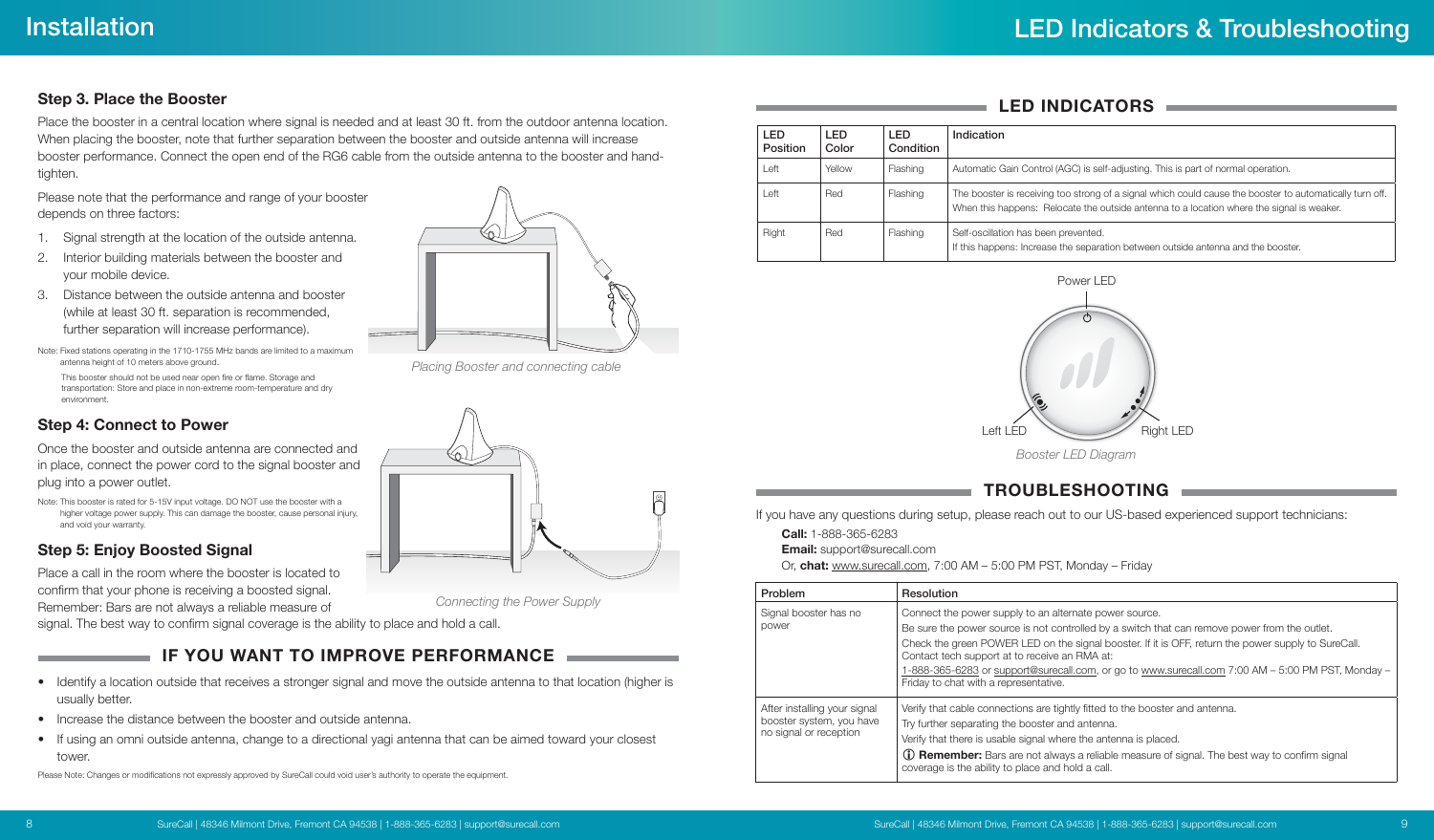<span id="page-5-0"></span>

| $\blacksquare$ FLARE SPECIFICATIONS |  |
|-------------------------------------|--|
|                                     |  |
|                                     |  |

|                                 | U.S.                                                              | Canada |  |  |
|---------------------------------|-------------------------------------------------------------------|--------|--|--|
| Uplink Frequency Range (MHz):   | 698-716 / 776 - 787 / 824-849 / 1850-1915 / 1710-1755             |        |  |  |
| Downlink Frequency Range (MHz): | 728-746 / 746 - 757 / 869-894 / 1930-1995 / 2110-2155             |        |  |  |
| Donor/Server Port Impedance:    | 75 ohm / 50 ohm                                                   |        |  |  |
| Maximum Gain:                   | 65.5 dB<br>72 dB                                                  |        |  |  |
| Noise Figure:                   | 7 dB                                                              |        |  |  |
| VSWR:                           | $\leq 2.0$                                                        |        |  |  |
| <b>Supported Standards:</b>     | CDMA, WCDMA, GSM, EDGE, HSPA+, EVDO 4G and all cellular standards |        |  |  |
| AC Input:                       | Input: AC 110 - 240 V, 60 Hz; Output: DC 5V / 3A                  |        |  |  |
| Maximum Output Power:           | 1 Watt EIRP                                                       |        |  |  |
| Cable:                          | RG6 (50 ft.)                                                      |        |  |  |
| <b>RF Connectors:</b>           | Donor port: F Female, Server port: Integral                       |        |  |  |
| Power Consumption:              | <12W                                                              |        |  |  |
| Weight:                         | 1.8125 lb.                                                        |        |  |  |
| Dimensions:                     | $5.125 \times 7.25 \times 5.625$ inches                           |        |  |  |
| FCC ID / IC:                    | <b>RSNDT</b><br>7784A-DT                                          |        |  |  |

| Frequency (MHz)     | Bandwidth (MHz) | Input (dBm) | Mean Power (dBm) | Gain (dB) |
|---------------------|-----------------|-------------|------------------|-----------|
| Uplink: 1710-1755   | 69.3            | $-47.5$     | 18.6             | 66.1      |
| Uplink: 1850-1915   | 76.0            | $-46.0$     | 19.4             | 65.4      |
| Uplink: 824-849     | 36.6            | $-43.3$     | 17.5             | 60.8      |
| Uplink: 698-716     | 24.8            | $-41.0$     | 17.6             | 58.6      |
| Uplink: 777-787     | 22.3            | $-42.8$     | 16.1             | 58.9      |
| Downlink: 2110-2155 | 87.6            | $-59.9$     | 5.1              | 65.0      |
| Downlink: 1930-1995 | 73.5            | $-62.7$     | 8.4              | 71.1      |
| Downlink: 869-894   | 37.1            | $-50.3$     | 8.9              | 59.2      |
| Downlink: 728-746   | 33.9            | $-46.8$     | 9.1              | 55.9      |
| Downlink: 746-756   | 34.2            | $-46.9$     | 7.3              | 54.2      |

\*Mean power: Measurements obtained on section 6.2 where Pmean = P01+3dB

### **Kitting Information**

| Component             | Product<br>Inumber | Gain/Loss |                   |         |                  | Note              |                   |
|-----------------------|--------------------|-----------|-------------------|---------|------------------|-------------------|-------------------|
|                       |                    | 707 MHz   | 731 MHz           | 800 MHz | 1900 MHz         | 1700 / 2100 MHz   |                   |
| Outdoor Antenna*      |                    |           |                   |         |                  |                   |                   |
|                       | <b>SC-289W</b>     | 3 dBi     | 3 dBi             | 3 dBi   | 4 dBi            | 4 dBi / 4 dBi     |                   |
|                       | SC-231W            | 10 dBi    | 10 dBi            | 10 dBi  | 10 dBi           | 10 dBi / 10 dBi   |                   |
| Outdoor Cable*        |                    |           |                   |         |                  |                   |                   |
|                       | <b>SC-RG6-50</b>   | 3.32 dB   | $3.32 \text{ dB}$ | 3.75dB  | $6.42\text{ dB}$ | 6.22 dB / 6.68 dB | 50 Feet or longer |
| <b>Indoor Antenna</b> |                    |           |                   |         |                  |                   |                   |
|                       | SC-322W            | $2.5$ dBi | $2.5$ dBi         | 3 dBi   | 5 dBi            | 4 dBi / 5 dBi     |                   |

\* All equivalent cables, antennas and lower gain antennas are suitable for use with the Flare booster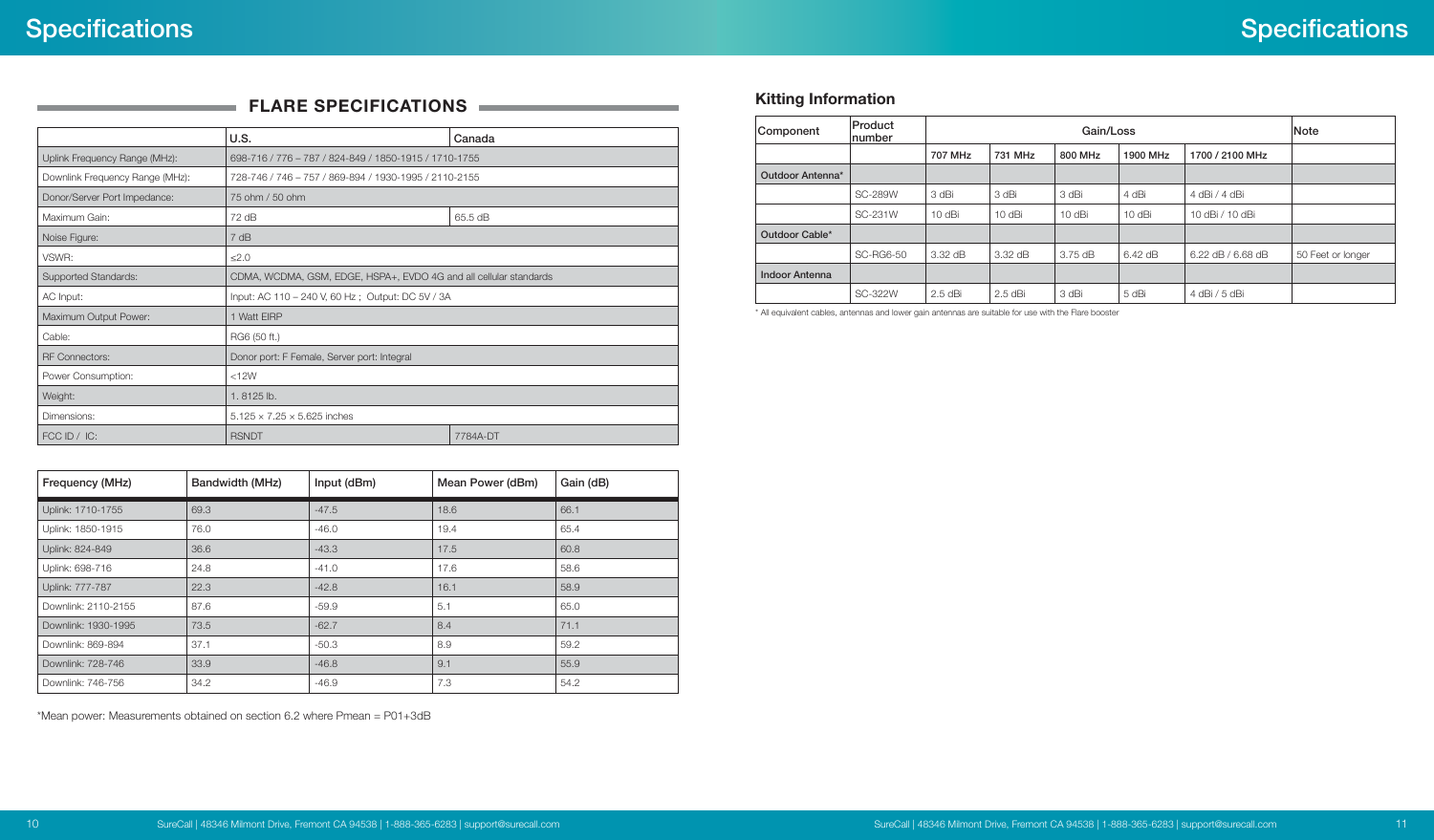#### **WARRANTY**

## <span id="page-6-0"></span>**Three-Year Product Warranty**

#### **Register at [www.SureCall.com](http://www.surecall.com)**

SureCall warrants its products for three years from the date of purchase against defects in workmanship and/or materials. Specifications are subject to change. The three-year warranty only applies to products meeting the latest FCC Certification Guidelines stated on 2/20/2013 and going into effect April 30, 2014. A two-year warranty applies to any products manufactured before May 1, 2014.

Products returned by customers must be in their original, un-modified condition, shipped in the original or protective packaging with proof-of-purchase documentation enclosed, and a Return Merchandise Authorization (RMA) number printed clearly on the outside of the shipping container.

Buyers may obtain an RMA number for warranty returns by calling the SureCall Return Department toll-free at 1-888-365-6283. Any returns received by SureCall without an RMA number clearly printed on the outside of the shipping container will be returned to sender. In order to receive full credit for signal boosters, all accessories originally included in the signal booster box must be returned with the signal booster. (The Buyer does not need to include accessories sold in addition to the signal booster, such as antennas or cables.)

This warranty does not apply to any product determined by SureCall to have been subjected to misuse, abuse, neglect, or mishandling that alters or damages the product's physical or electronic properties.

SureCall warrants to the Buyer that each of its products, when shipped, will be free from defects in material and workmanship, and will perform in full accordance with applicable specifications. The limit of liability under this warranty is, at SureCall's option, to repair or replace any product or part thereof which was purchased up to THREE YEARS after May 1, 2014 or TWO YEARS for products purchased before May 1, 2014, as determined by examination by SureCall, prove defective in material and/or workmanship. Warranty returns must first be authorized in writing by SureCall. Disassembly of any SureCall product by anyone other than an authorized representative of SureCall voids this warranty in its entirety. SureCall reserves the right to make changes in any of its products without incurring any obligation to make the same changes on previously delivered products.

As a condition to the warranties provided for herein, the Buyer will prepay the shipping charges for all products returned to SureCall for repair, and SureCall will pay the return shipping with the exception of products returned from outside the United States, in which case the Buyer will pay the shipping charges.

The Buyer will pay the cost of inspecting and testing any goods returned under the warranty or otherwise, which are found to meet the applicable specifications or which are not defective or not covered by this warranty.

Products sold by SureCall shall not be considered defective or non-conforming to the Buyer's order if they satisfactorily fulfill the performance requirements that were published in the product specification literature, or in accordance with samples provided by SureCall. This warranty shall not apply to any products or parts thereof which have been subject to accident, negligence, alteration, abuse, or misuse. SureCall makes no warranty whatsoever in respect to accessories or parts not supplied by it.

#### **Limitations of Warranty, Damages and Liability:**

EXCEPT AS EXPRESSLY SET FORTH HEREIN, THERE ARE NO WARRANTIES, CONDITIONS, GUARANTEES, OR REPRESENTATIONS AS TO MERCHANTABILITY, FITNESS FOR A PARTICULAR PURPOSE, OR OTHER WARRANTIES, CONDITIONS, GUARANTEES, OR REPRESENTATIONS, WHETHER EXPRESSED OR IMPLIED, IN LAW OR IN FACT, ORAL OR IN WRITING.

SURECALL AGGREGATE LIABILITY IN DAMAGES OR OTHERWISE SHALL NOT EXCEED THE PAYMENT, IF ANY, RECEIVED BY CELLPHONE-MATE, INC. FOR THE UNIT OF PRODUCT OR SERVICE FURNISHED OR TO BE FURNISHED, AS THE CASE MAY BE, WHICH IS THE SUBJECT OF CLAIM OR DISPUTE. IN NO EVENT SHALL SURECALL BE LIABLE FOR INCIDENTAL, CONSEQUENTIAL, OR SPECIAL DAMAGES, HOWSOEVER CAUSED.

All matters regarding this warranty shall be interpreted in accordance with the laws of the State of California, and any controversy that cannot be settled directly shall be settled by arbitration in California in accordance with the rules then prevailing of the American Arbitration Association, and judgment upon the award rendered may be entered in any court having jurisdiction thereof. If one or more provisions provided herein are held to be invalid or unenforceable under applicable law, then such provision shall be ineffective and excluded to the extent of such invalidity or unenforceability without affecting in any way the remaining provisions hereof.

#### **Limitations of Warranty, Damages and Liability**

SureCall has made a good faith effort to ensure the accuracy of the information in this document and disclaims the implied warranties of merchantability and fitness for a particular purpose and makes no express warranties, except as may be stated in its written agreement with and for its customers. SureCall shall not be held liable to anyone for any indirect, special or consequential damages due to omissions or errors. The information and specifications in this document are subject to change without notice. © 2016. All Rights Reserved. All trademarks and registered trademarks are the property of their respective owners.

SureCall, Inc 48346 Milmont Drive Fremont, California 94538, USA 888.365.6283 | www.surecall.com

### **FCC & IC INFORMATION**

Important: Before installing your booster you need to register it with your carrier. You can do so online at the following urls:

**Verizon:** http://www.verizonwireless.com/wcms/consumer/register-signal-booster.html

**AT&T:** https://securec45.securewebsession.com/attsignalbooster.com/

**T-Mobile:** https://www.signalboosterregistration.com/

**Sprint:** https://www.sprint.com/legal/fcc\_boosters.html

**U.S. Cellular:** http://www.uscellular.com/uscellular/support/fcc-booster-registration.jsp

#### **FCC Information:**

This is a CONSUMER device.

BEFORE USE, you MUST REGISTER THIS DEVICE with your wireless provider and have your provider's consent. Most wireless providers consent to the use of signal boosters. Some providers may not consent to the use of this device on their network. If you are unsure, contact your provider.

You MUST operate this device with approved antennas and cables as specified by the manufacturer. Antennas MUST be installed at least 20 cm (8 inches) from any person. You MUST cease operating this device immediately if requested by the FCC or a licensed wireless service provider.

This device may be operated ONLY in a fixed location for in-building use.

WARNING: E911 location information may not be provided or may be inaccurate for calls served BY USING THIS DEVICE.

Note: This equipment has been tested and found to comply with the limits for a Class B digital device, pursuant to part 15 of the FCC Rules. These limits are designed to provide reasonable protection against harmful interference in a residential installation. This equipment generates, uses and can radiate radio frequency energy and, if not installed and used in accordance with the instructions, may cause harmful interference to radio communications. However, there is no guarantee that interference will not occur in a particular installation. If this equipment does cause harmful interference to radio or television reception, which can be determined by turning the equipment off and on, the user is encouraged to try to correct the interference by one or more of the following measures:

- Reorient or relocate the receiving antenna
- Increase the separation between the equipment and receiver.
- Connect the equipment into an outlet on a circuit different from that to which the receiver is connected
- Consult the dealer or an experienced radio/TV technician for help.

#### **Industry Canada:**

This Class B digital apparatus meets all requirements of the Canadian Interference Causing Equipment Regulations. Operation is subject to the following two conditions: (1) this device may not cause harmful interference, and (2) this device must accept any interference received, including interference that may cause undesired operation

Cet appareillage numérique de la classe B répond a toutes les exigencies de l'interférence canadienne causant des réglements d'équipment. L'opération est sujette aux deux conditions suivantes: (1) ce dispositif peut ne pas causer l'interférence nocive, et (2) ce dispositif doit accepter n'importe quelle intérference reçue, y compris l'intérference qui peut causer l'opération peu désirée.

The Manufacturer's rated output power of this equipment is for single carrier operation. For situations when multiple carrier signals are present, the rating would have to be reduced by 3.5 dB, especially where the output signal is re-radiated and can cause interference to adjacent band users. This power reduction is to be by means of input power or gain reduction and not by an attenuator at the output of the device.

La puissance de sortie nominale indiquée par le fabricant pour cet appareil concerne son fonctionnement avec porteuse unique. Pour des appareils avec porteuses multiples, on doit réduire la valeur nominale de 3,5 dB, surtout si le signal de sortie est retransmis et qu'il peut causer du brouillage aux utilisateurs de bandes adjacentes. Une telle réduction doit porter sur la puissance d'entrée ou sur le gain, et ne doit pas se faire au moyen d'un atténuateur raccordé à la sortie du dispositif